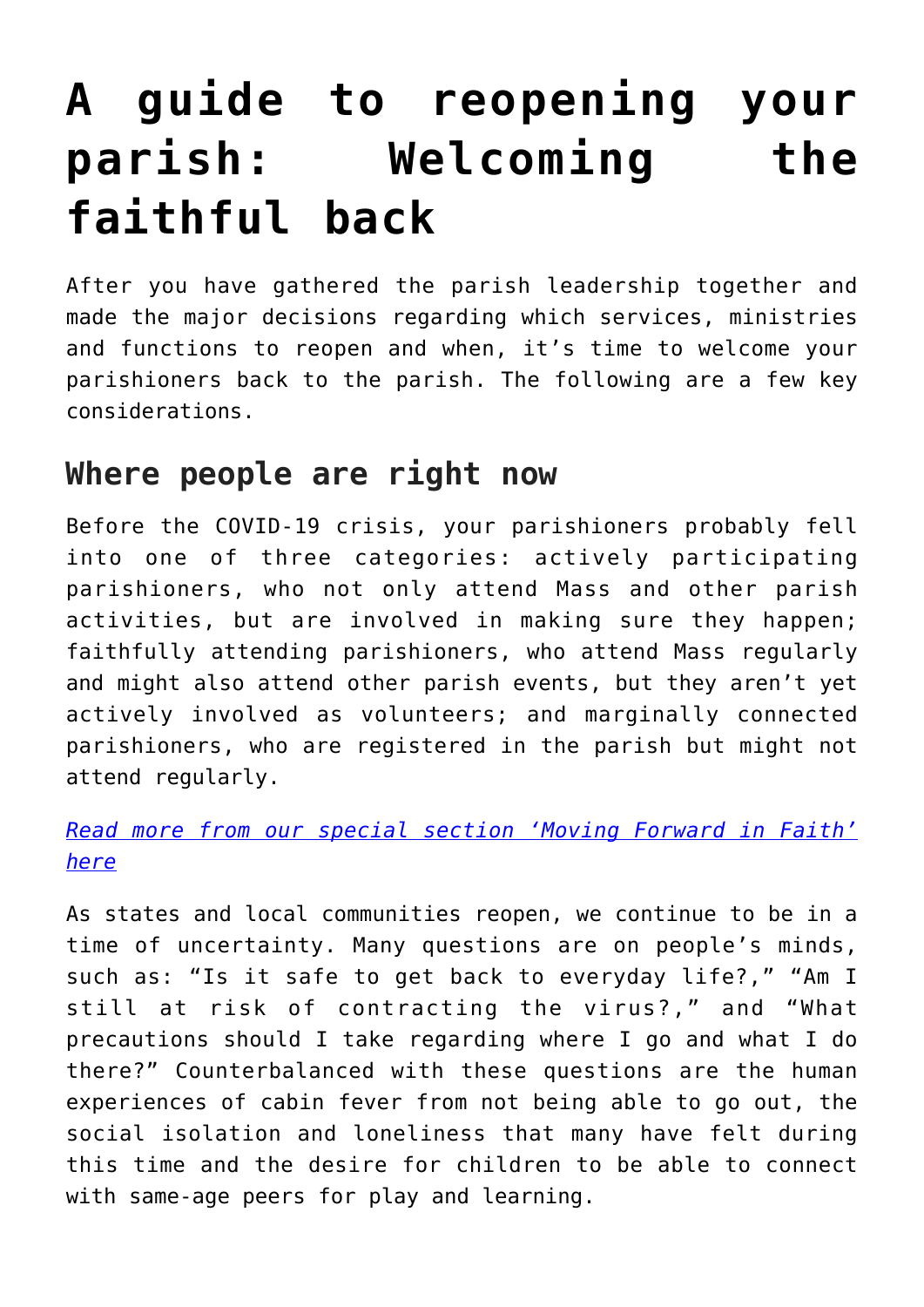#### **Booklet**



This article is included in "A Pastoral Guide to Opening Your Parish," a new booklet from OSV. As our parishes begin to reopen following local guidelines, the Catholic faithful have many questions and legitimate concerns about what life will look like post-pandemic, and we hope this booklet helps give parish leaders a playbook to welcome back parishioners following the shutdown. For more information, or to order, [click here](https://www.osvcatholicbookstore.com/product/a-pastoral-guide-to-opening-your-parish).

Some individuals have faced profound losses during this time people in their own immediate or extended families became ill or even died from the virus. Others have lost businesses or employment and are enduring financial hardships. Still others might find, on the positive side, that through increased time together with family and a break from the hectic pace of their usual lives, they have grown closer to one another and had opportunities to reflect on what's really important in their lives.

Being mindful of the diverse experiences of your parishioners and how they have interpreted these experiences will help in reaching out effectively to the people you serve. Actively participating parishioners will likely need opportunities to get involved right away. Their service at the parish is an important part of who they are. They will want reassurance that their ministry will resume (at least in some form) and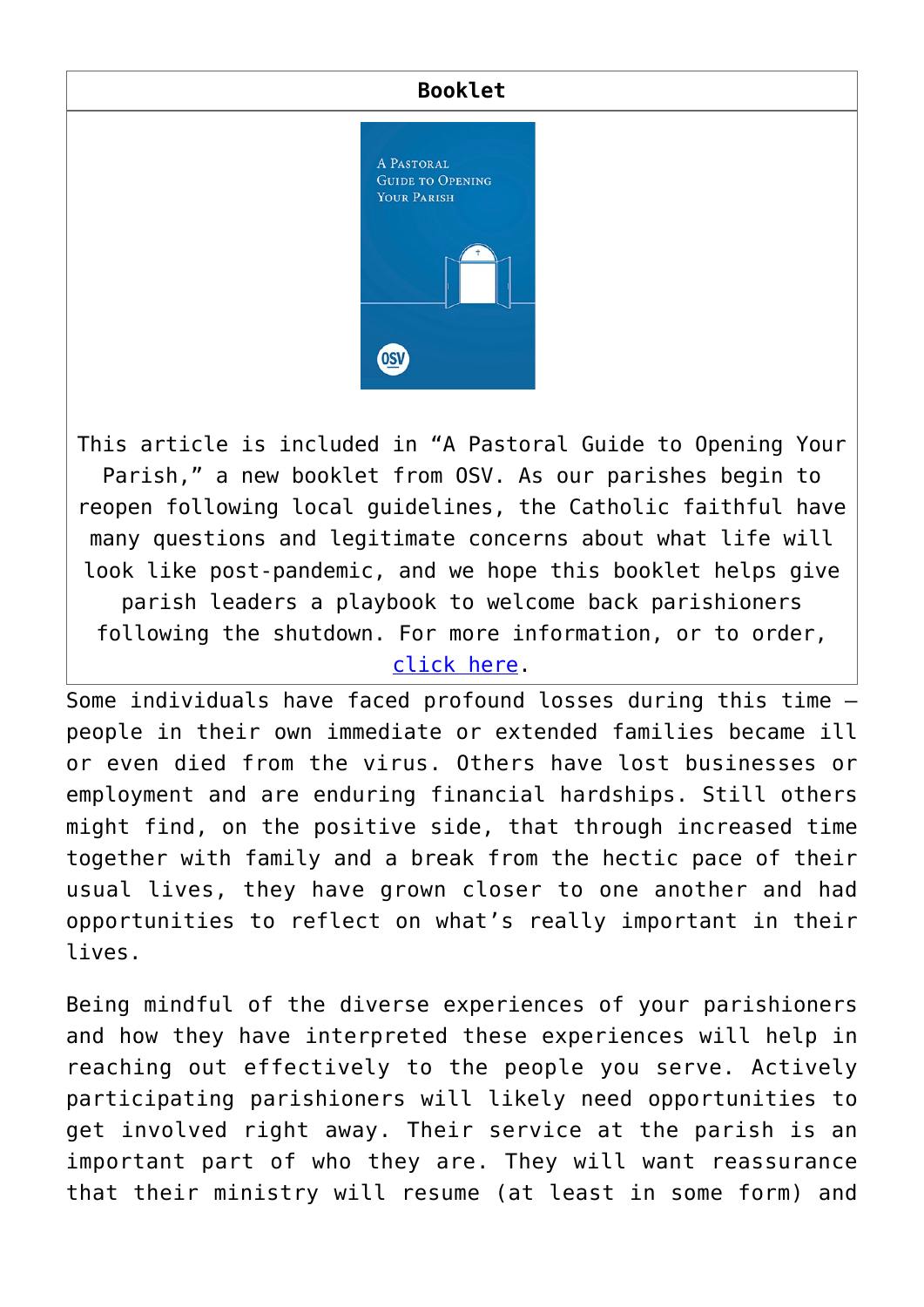that there will be a role for them in it, even if that role looks different in the short term. Faithfully attending parishioners will want to know when Masses will resume and whether the Mass schedule will look different going forward. They will be interested in what events are planned at the parish and how those events might look different going forward.

Faithfully attending parishioners, who have, so far, been active in coming to events, but haven't yet volunteered, might be ready to respond to a call to serve the Church. Consider what new volunteer roles might be needed at the parish as you resume operations following quarantine. Who might be ready to volunteer for these new roles? Marginally connected parishioners might have reevaluated their relationship with God and with the parish during the COVID-19 crisis.

A global pandemic made us suddenly reflect on our own mortality and reminded us that we are not in control of all the variables in our lives, no matter how organized, hardworking or well-qualified we might be. In addition, the disconnectedness many have felt during this time has reminded us that we are social beings, created for communion with one another. For these reasons, marginally connected parishioners, having reflected on their need for God and for others, might be considering becoming more involved in the life of the parish, but will need to be invited and welcomed.

# **Forms of communication**

The limits that COVID-19 had placed on in-person communication, and even snail mail, have challenged us to evaluate how to effectively get messages to our parishioners. Many parishes have become more skilled at meeting virtually, through platforms like Facebook Live and YouTube for large gatherings, and Zoom and Microsoft Teams for smaller ones. We have also relied a great deal more on email, website updates and social media postings to make announcements to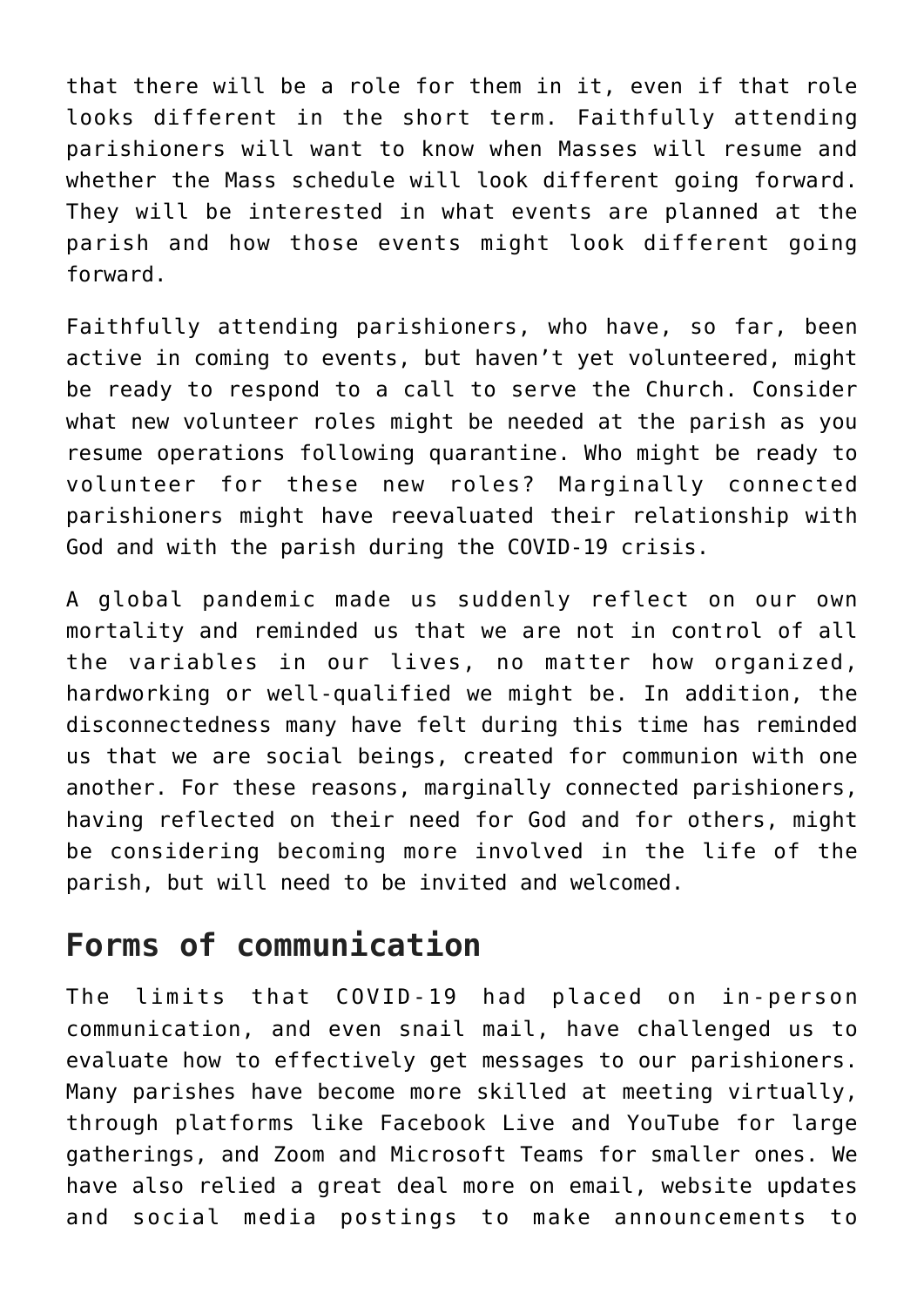parishioners. Continue to utilize multiple forms of communication (especially digital communication) as you get the word out to parishioners that you are reopening, as well as going forward as you move in stages back into active, inperson parish life.

Communicating effectively and with a consistent message will require coordination among your parish staff and leadership team to ensure that parishioners aren't getting a barrage of emails or, even worse, mixed or inconsistent messages. Make sure you agree on how announcements of new COVID-19 related policies and procedures will be worded, and try to coordinate notifications with one another in order to minimize how many times parishioners are contacted via the same platform.

A good rule of thumb is to try to brainstorm at least five ways to get a message out. This can be a challenge in the age of COVID-19 and quarantine, but we've all had a lot of practice being creative at this point!

### **The welcome message**

As previously mentioned, it will be important that parish staff and leaders work to develop consistent messaging for welcoming parishioners back. Here are some things to keep in mind:

- Tell parishioners how much you have missed them! Make sure every parishioner feels valued for what they bring to the community, and emphasize that this period of not gathering together has only increased our appreciation of the blessings of being together.
- Provide an overview of your plan to reopen. If you are reopening in stages and with increased precautions (which is highly recommended by health officials), explain the stages of reopening and what each stage will involve.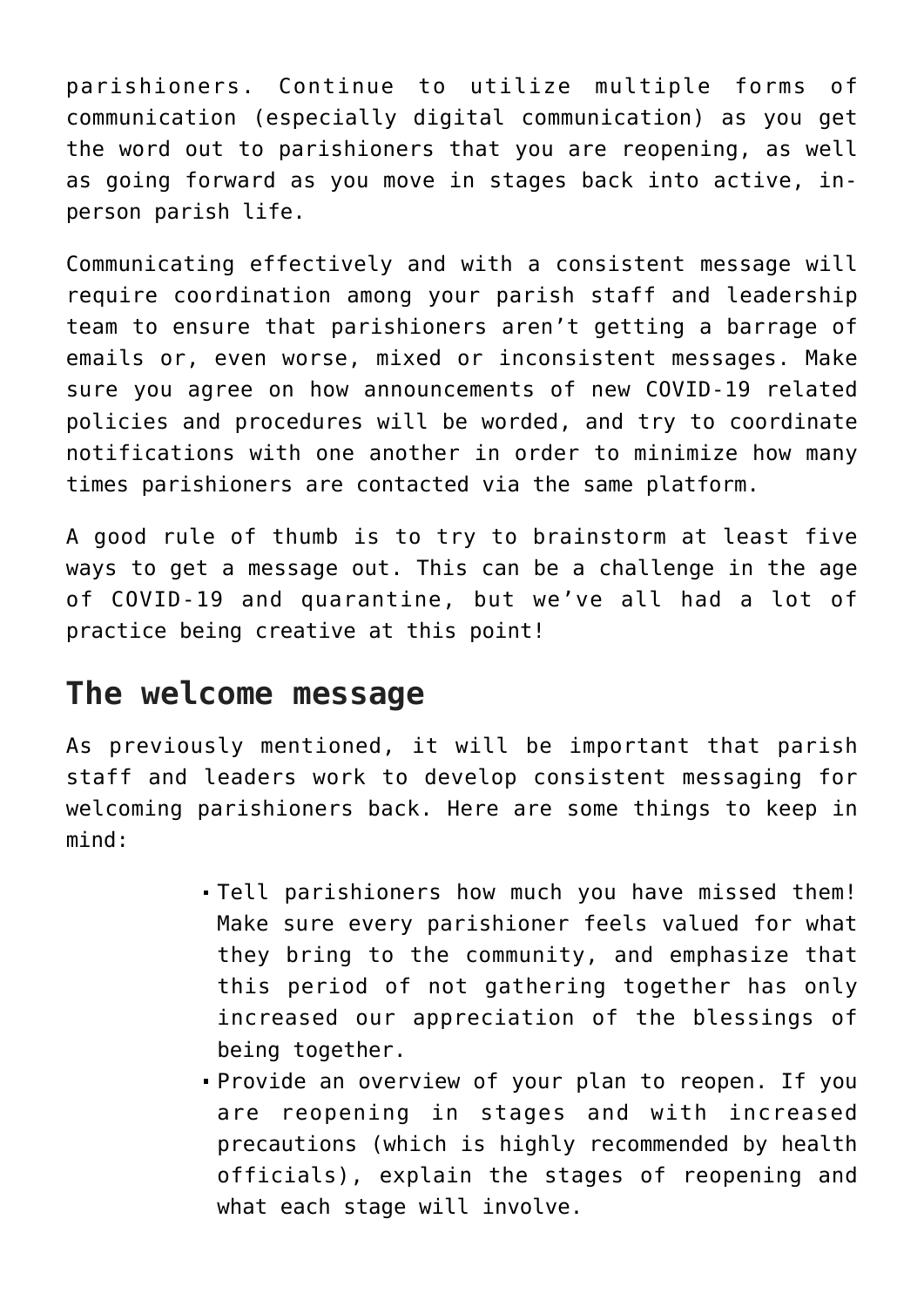- Detail the precautions that are being taken for safety reasons. Assist unsure and anxious parishioners by reassuring them that you have their safety in mind and are following the guidance of your local health officials regarding reopening.
- Make parishioners aware of where help is needed. Call upon parishioners to serve the parish in a new way as you reopen. Be specific about where assistance is needed, what the work would involve and who to contact.
- Carefully consider how you will welcome back families with children, and include some information especially for them in your welcome message. If young families are reluctant to return to church, this could have a significant detrimental impact on the future of the parish. Explain how and when you will reopen programs for children and teens (and how these programs might look different going forward). When it's safe to do so, hold a welcome-back event especially for families with children. Perhaps you might wish to use this time to register for the coming year's religious education classes and sacramental preparation.
- Encourage parishioners who have had a particularly difficult time during the shutdown due to the virus to contact the parish for prayer and support. More than ever, people need to know their parish community is there for them if they are hurting.

Welcoming back our people will be challenging, but it will also provide us with new opportunities if we look for them and use them wisely. What a blessing it will be to gather together again!